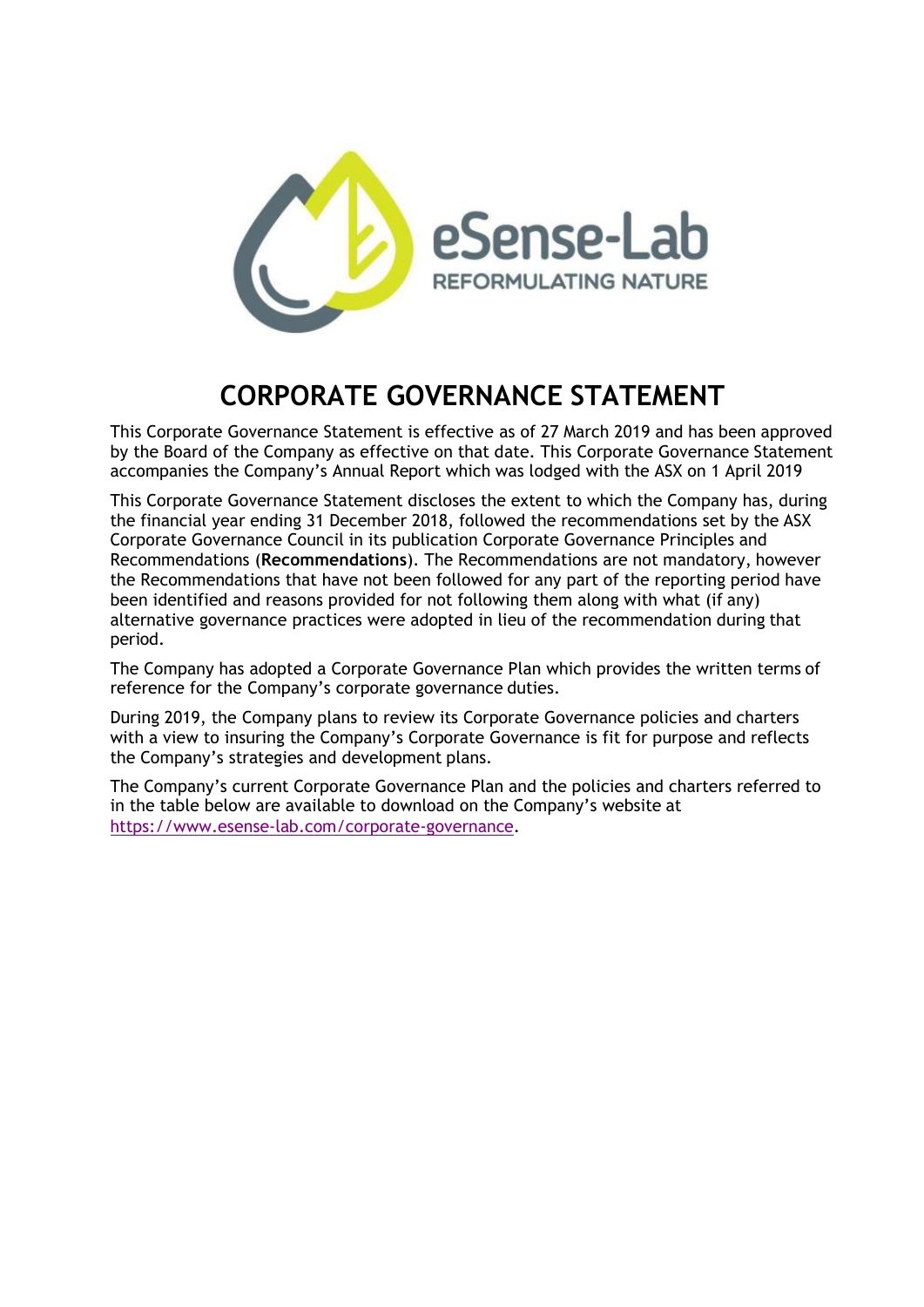| <b>Principles and Recommendations</b>                                                                                                                                                                                                                                                                                                                                          | <b>Comply</b><br>(Yes/No) | <b>Explanation</b>                                                                                                                                                                                                                                                                                                                                                                                                                                                                                                                                                                                                                                                                 |
|--------------------------------------------------------------------------------------------------------------------------------------------------------------------------------------------------------------------------------------------------------------------------------------------------------------------------------------------------------------------------------|---------------------------|------------------------------------------------------------------------------------------------------------------------------------------------------------------------------------------------------------------------------------------------------------------------------------------------------------------------------------------------------------------------------------------------------------------------------------------------------------------------------------------------------------------------------------------------------------------------------------------------------------------------------------------------------------------------------------|
| PRINCIPLE 1 - LAY SOLID FOUNDATIONS FOR MANAGEMENT AND OVERSIGHT                                                                                                                                                                                                                                                                                                               |                           |                                                                                                                                                                                                                                                                                                                                                                                                                                                                                                                                                                                                                                                                                    |
| <b>Recommendation 1.1</b><br>A listed entity should disclose:<br>(a) the respective roles and responsibilities of its board<br>and management; and<br>(b) those matters expressly reserved to the board and<br>those delegated to management.                                                                                                                                  | <b>YES</b>                | The Company has established a Board Charter.<br>The Board Charter sets out the specific responsibilities of the Board, the requirements<br>as to the Board's composition, the roles and responsibilities of the Chairman, Company<br>Secretary and management, the establishment, operation and management of Board<br>committees, Directors' access to Company records and information, details of the<br>Board's relationship with management, details of the Board's performance review and<br>details of the Board's disclosure policy.<br>A copy of the Company's Board Charter is contained in its Corporate Governance Plan<br>which is available on the Company's website. |
| <b>Recommendation 1.2</b><br>A listed entity should:<br>(a) undertake appropriate checks before appointing a<br>person, or putting forward to security holders a<br>candidate for election, as a director; and<br>(b) provide security holders with all material information<br>in its possession relevant to a decision on whether or<br>not to elect or re-elect a director. | <b>YES</b>                | (a) The Company's Corporate Governance Plan requires the Nomination Committee (or<br>in its absence, the Board) to undertake appropriate checks as to the character,<br>experience, education, criminal record and bankruptcy history of the candidate<br>before appointing a person or putting forward to security holders a candidate for<br>election, as a Director.<br>(b) All material information relevant to a decision on whether or not to elect or re-<br>elect a Director will be provided to security holders in any notice of meeting<br>pursuant to which the resolution to elect or re-elect such Director will be voted<br>on.                                     |
| <b>Recommendation 1.3</b><br>A listed entity should have a written agreement with each<br>director and senior executive setting out the terms of<br>their appointment.                                                                                                                                                                                                         | <b>YES</b>                | The Company's Corporate Governance Plan requires the Board to ensure that each<br>Director and senior executive is a party to a written agreement with the Company<br>which sets out the terms of that Director's or senior executive's appointment.<br>The Company has entered into a written agreement with each Director and senior<br>executive setting out the terms of their appointment.                                                                                                                                                                                                                                                                                    |
| <b>Recommendation 1.4</b><br>The company secretary of a listed entity should be<br>accountable directly to the board, through the chair, on<br>all matters to do with the proper functioning of the board.                                                                                                                                                                     | <b>YES</b>                | The Board Charter outlines the role, responsibility and accountability of the Company<br>Secretary. The Company Secretary is accountable directly to the Board, through the<br>Chair, on all matters relating to the proper functioning of the Board.                                                                                                                                                                                                                                                                                                                                                                                                                              |
| <b>Recommendation 1.5</b><br>A listed entity should:<br>(a) have a diversity policy which includes requirements<br>for the board or a relevant committee of the board to                                                                                                                                                                                                       | <b>PARTIALLY</b>          | (a) The Company has adopted a Diversity Policy which provides a framework for the<br>Company to establish and achieve measurable diversity objectives, including in<br>respect of gender diversity. The Diversity Policy allows the Board to set<br>measurable gender diversity objectives, if considered appropriate, and to assess                                                                                                                                                                                                                                                                                                                                               |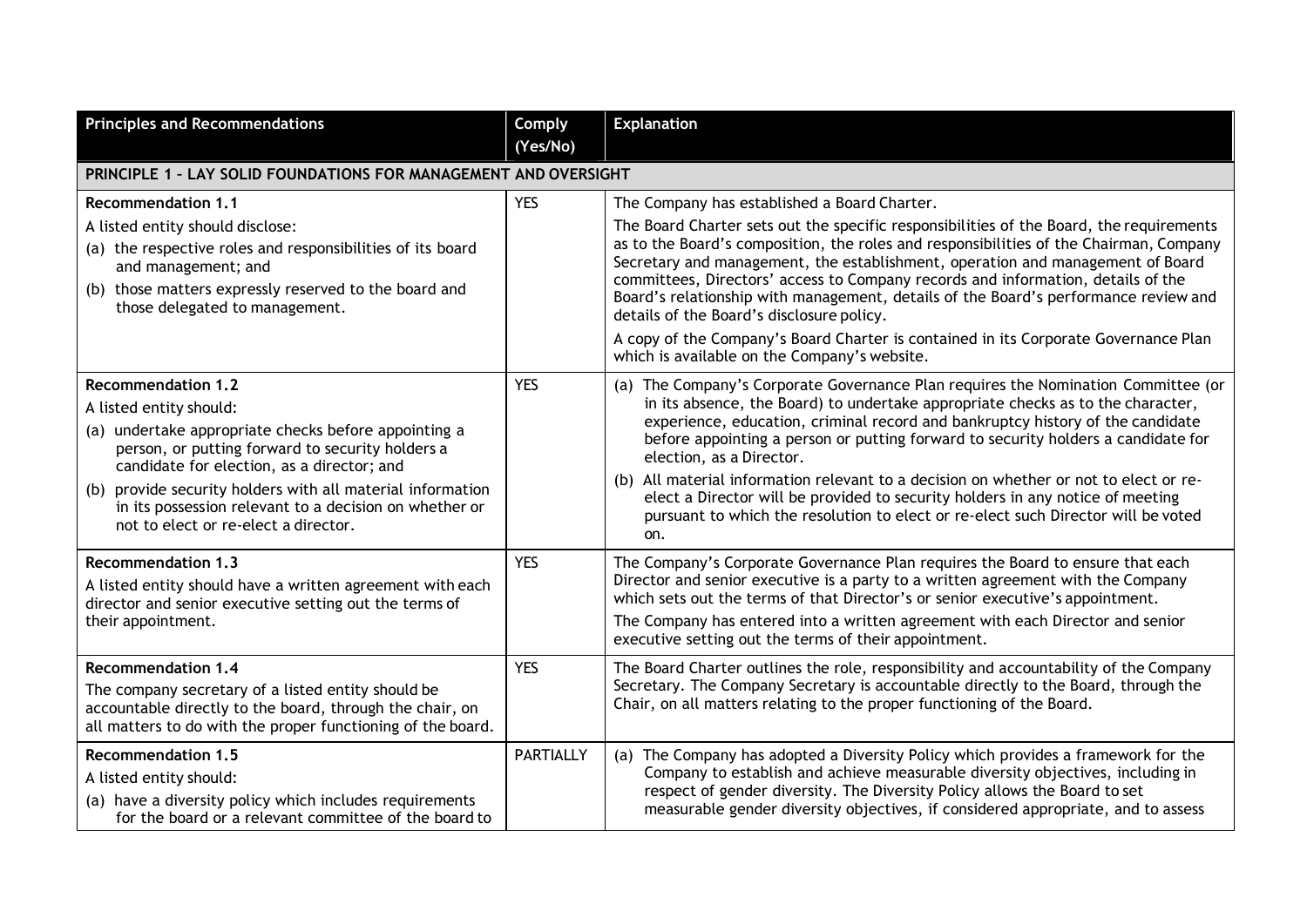| <b>Principles and Recommendations</b>                                                                                                                                                                                                                                                                                                                                                                                                                                                                                                                                                                                                                                                                                                                                                                                                                                                                                              | Comply                   | <b>Explanation</b>                                                                                                                                                                                                                                                                                                                                                                                                                                                                                                                                                                                                                                                                                                                                                                                                                                                                                                                                                                                                                                                                                                                                                                                                                                                                                                                                                                                             |
|------------------------------------------------------------------------------------------------------------------------------------------------------------------------------------------------------------------------------------------------------------------------------------------------------------------------------------------------------------------------------------------------------------------------------------------------------------------------------------------------------------------------------------------------------------------------------------------------------------------------------------------------------------------------------------------------------------------------------------------------------------------------------------------------------------------------------------------------------------------------------------------------------------------------------------|--------------------------|----------------------------------------------------------------------------------------------------------------------------------------------------------------------------------------------------------------------------------------------------------------------------------------------------------------------------------------------------------------------------------------------------------------------------------------------------------------------------------------------------------------------------------------------------------------------------------------------------------------------------------------------------------------------------------------------------------------------------------------------------------------------------------------------------------------------------------------------------------------------------------------------------------------------------------------------------------------------------------------------------------------------------------------------------------------------------------------------------------------------------------------------------------------------------------------------------------------------------------------------------------------------------------------------------------------------------------------------------------------------------------------------------------------|
|                                                                                                                                                                                                                                                                                                                                                                                                                                                                                                                                                                                                                                                                                                                                                                                                                                                                                                                                    | (Yes/No)                 |                                                                                                                                                                                                                                                                                                                                                                                                                                                                                                                                                                                                                                                                                                                                                                                                                                                                                                                                                                                                                                                                                                                                                                                                                                                                                                                                                                                                                |
| set measurable objectives for achieving gender<br>diversity and to assess annually both the objectives<br>and the entity's progress in achieving them;<br>(b) disclose that policy or a summary of it; and<br>(c) disclose as at the end of each reporting period the<br>measurable objectives for achieving gender diversity<br>set by the board or a relevant committee of the board<br>in accordance with the entity's diversity policy and its<br>progress towards achieving them and either:<br>(1) the respective proportions of men and women on<br>the board, in senior executive positions and<br>across the whole organisation (including how the<br>entity has defined "senior executive" for these<br>purposes); or<br>(2) if the entity is a "relevant employer" under the<br>Workplace Gender Equality Act, the entity's most<br>recent "Gender Equality Indicators", as defined in<br>and published under that Act. |                          | annually both the objectives if any have been set and the Company's progress in<br>achieving them.<br>(b) The Diversity Policy is available, as part of the Corporate Governance Plan, on the<br>Company's website.<br>(c) The Board does not presently intend to set measurable gender diversity objectives<br>because:<br>it is the Board's view that the existing Directors and senior executives have<br>(i)<br>sufficient skill and experience to carry out the Company's plans;<br>(ii) if it becomes necessary to appoint any new Directors or senior executives, the<br>Board will consider the application of a measurable gender diversity objective<br>requiring a specified proportion of women on the Board and in senior<br>executive roles will, given the small size of the Company and the Board,<br>unduly limit the Company from applying the Diversity Policy as a whole and<br>the Company's policy of appointing based on skills and merit; and<br>(iii) the respective proportions of men and women on the Board, in senior<br>executive positions and across the whole organisation (including how the<br>entity has defined "senior executive" for these purposes) for each financial<br>year will be disclosed in the Company's Annual Report.<br>The Company notes that one Directors on the Board and two persons in the research $\hat{a}$<br>development department are females. |
| <b>Recommendation 1.6</b><br>A listed entity should:<br>(a) have and disclose a process for periodically evaluating<br>the performance of the board, its committees and<br>individual directors; and<br>(b) disclose, in relation to each reporting period, whether<br>a performance evaluation was undertaken in the<br>reporting period in accordance with that process.<br><b>Recommendation 1.7</b>                                                                                                                                                                                                                                                                                                                                                                                                                                                                                                                            | <b>YES</b><br><b>YES</b> | (a) The Board (in the absence of a Nominations Committee) is responsible for<br>evaluating the performance of the Board and individual Directors on an annual<br>basis, with the aid of an independent advisor, if deemed required. The process for<br>this can be found in the Company's Corporate Governance Plan.<br>(b) Given that the Company was only recently admitted to the official list of the ASX<br>(on 10 February 2017) and there have been changes in Board of Directors during<br>the current financial year, a performance evaluation with respect to the Board,<br>its committees and individual directors has not yet been undertaken. The Board<br>intends to undertake such performance evaluations during the current financial<br>The Remuneration Committee (or in its absence, the Board) is responsible for<br>(a)                                                                                                                                                                                                                                                                                                                                                                                                                                                                                                                                                                  |
| A listed entity should:<br>(a) have and disclose a process for periodically evaluating<br>the performance of its senior executives; and                                                                                                                                                                                                                                                                                                                                                                                                                                                                                                                                                                                                                                                                                                                                                                                            |                          | overseeing performance evaluations of senior executives on an annual basis. The<br>process for this can be found in the Company's Corporate Governance Plan.<br>(b) Given that the Company was only recently admitted to the official list of the ASX                                                                                                                                                                                                                                                                                                                                                                                                                                                                                                                                                                                                                                                                                                                                                                                                                                                                                                                                                                                                                                                                                                                                                          |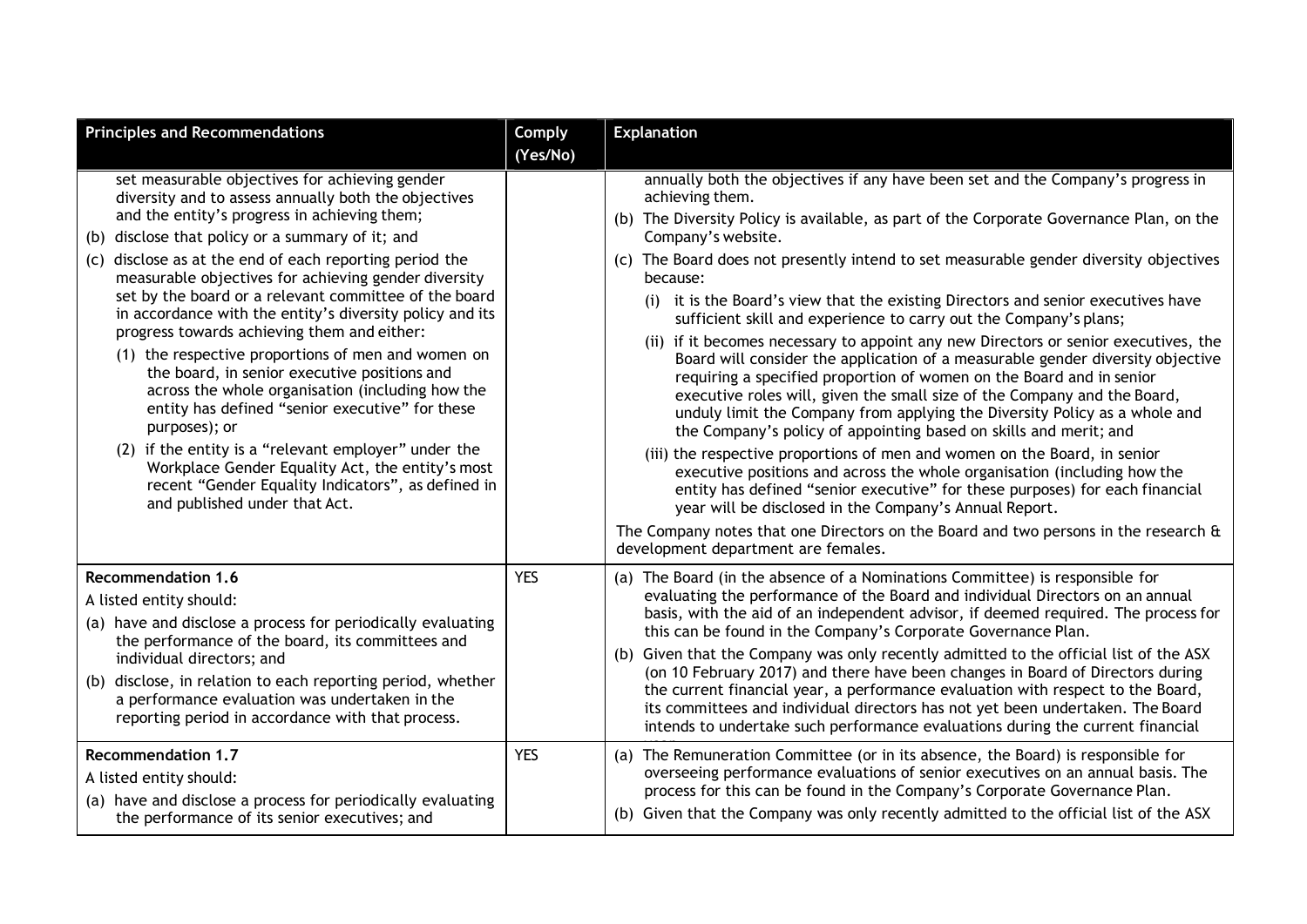| <b>Principles and Recommendations</b>                                                                                                                                                                                                                                                                                                                                                                                                                                                                                                                                                                                                                                                                                                                                                                                                                                                      | Comply<br>(Yes/No) | <b>Explanation</b>                                                                                                                                                                                                                                                                                                                                                                                                                                                                                                                                                                                                                                                                                                                                                                                                                                                                                                                                                                                                                                                                                                                                                                                                                                                                                                                                                                                                                                                        |
|--------------------------------------------------------------------------------------------------------------------------------------------------------------------------------------------------------------------------------------------------------------------------------------------------------------------------------------------------------------------------------------------------------------------------------------------------------------------------------------------------------------------------------------------------------------------------------------------------------------------------------------------------------------------------------------------------------------------------------------------------------------------------------------------------------------------------------------------------------------------------------------------|--------------------|---------------------------------------------------------------------------------------------------------------------------------------------------------------------------------------------------------------------------------------------------------------------------------------------------------------------------------------------------------------------------------------------------------------------------------------------------------------------------------------------------------------------------------------------------------------------------------------------------------------------------------------------------------------------------------------------------------------------------------------------------------------------------------------------------------------------------------------------------------------------------------------------------------------------------------------------------------------------------------------------------------------------------------------------------------------------------------------------------------------------------------------------------------------------------------------------------------------------------------------------------------------------------------------------------------------------------------------------------------------------------------------------------------------------------------------------------------------------------|
| disclose, in relation to each reporting period, whether<br>(b)<br>a performance evaluation was undertaken in the<br>reporting period in accordance with that process.                                                                                                                                                                                                                                                                                                                                                                                                                                                                                                                                                                                                                                                                                                                      |                    | (on 10 February 2017) and there have been changes in Board of Directors during<br>the current financial year, a performance evaluation with respect to the<br>Company's senior executives has not yet been undertaken. The Board intends to<br>undertake such performance evaluations during the next financial year.                                                                                                                                                                                                                                                                                                                                                                                                                                                                                                                                                                                                                                                                                                                                                                                                                                                                                                                                                                                                                                                                                                                                                     |
| PRINCIPLE 2 - STRUCTURE THE BOARD TO ADD VALUE                                                                                                                                                                                                                                                                                                                                                                                                                                                                                                                                                                                                                                                                                                                                                                                                                                             |                    |                                                                                                                                                                                                                                                                                                                                                                                                                                                                                                                                                                                                                                                                                                                                                                                                                                                                                                                                                                                                                                                                                                                                                                                                                                                                                                                                                                                                                                                                           |
| <b>Recommendation 2.1</b><br>The board of a listed entity should:<br>(a) have a nomination committee which:<br>(1) has at least three members, a majority of whom<br>are independent directors; and<br>(2) is chaired by an independent director,<br>and disclose:<br>(3) the charter of the committee;<br>(4) the members of the committee; and<br>(5) as at the end of each reporting period, the<br>number of times the committee met throughout<br>the period and the individual attendances of the<br>members at those meetings; or<br>(b) if it does not have a nomination committee, disclose<br>that fact and the processes it employs to address<br>board succession issues and to ensure that the board<br>has the appropriate balance of skills, knowledge,<br>experience, independence and diversity to enable it<br>to discharge its duties and responsibilities effectively. | <b>YES</b>         | The Nomination Committee is:<br>(a) comprised of Galit Assaf and Ilan Saad until his resignation in May 2018, each of<br>whom were considered to be independent directors. Since Ilan's resignation no<br>further appointments have been made in light of the size of the Board at this point<br>in time. The Board will consider additional appointments in the short-term;<br>(b) chaired by Galit Assaf, who is considered to be an independent director;<br>(c) the Company has established a Nomination Committee Charter, contained in the<br>Company's Corporate Governance Plan which is available on the Company's<br>website;<br>(d) the Company has disclosed the members of the Nomination Committee; and<br>(e) The number of times that the Remuneration & Nomination Committee met<br>throughout the financial year and the individual attendances of the members at<br>those meetings are disclosed in the Company's Annual Report.<br>The Company will disclose in future annual reports the number of times the<br>Remuneration & Nomination Committee meets throughout each financial year and the<br>individual attendances of the members at those meetings.<br>In accordance with the Companies Law 5759 - 1999 (Israel) (Companies Law), the<br>Nomination Committee must also include one External Director who must be the chair<br>of the Committee. Accordingly, Galit Assaf, who is an External Director, has been<br>appointed as the chair. |
| <b>Recommendation 2.2</b><br>A listed entity should have and disclose a board skills<br>matrix setting out the mix of skills and diversity that the<br>board currently has or is looking to achieve in its<br>membership.                                                                                                                                                                                                                                                                                                                                                                                                                                                                                                                                                                                                                                                                  | <b>NO</b>          | Under the Nomination Committee Charter (in the Company's Corporate Governance<br>Plan), the Nomination Committee (or, in its absence, the Board) is required to prepare<br>a Board skill matrix setting out the mix of skills and diversity that the Board currently<br>has (or is looking to achieve) and to review this at least annually against the<br>Company's Board skills matrix to ensure the appropriate mix of skills and expertise is<br>present to facilitate successful strategic direction.<br>The Board has not yet developed a specific skill matrix. The composition of the Board<br>is to be reviewed regularly to ensure the appropriate mix of skills and expertise is<br>present to facilitate successful strategic direction. This role will be performed by the                                                                                                                                                                                                                                                                                                                                                                                                                                                                                                                                                                                                                                                                                   |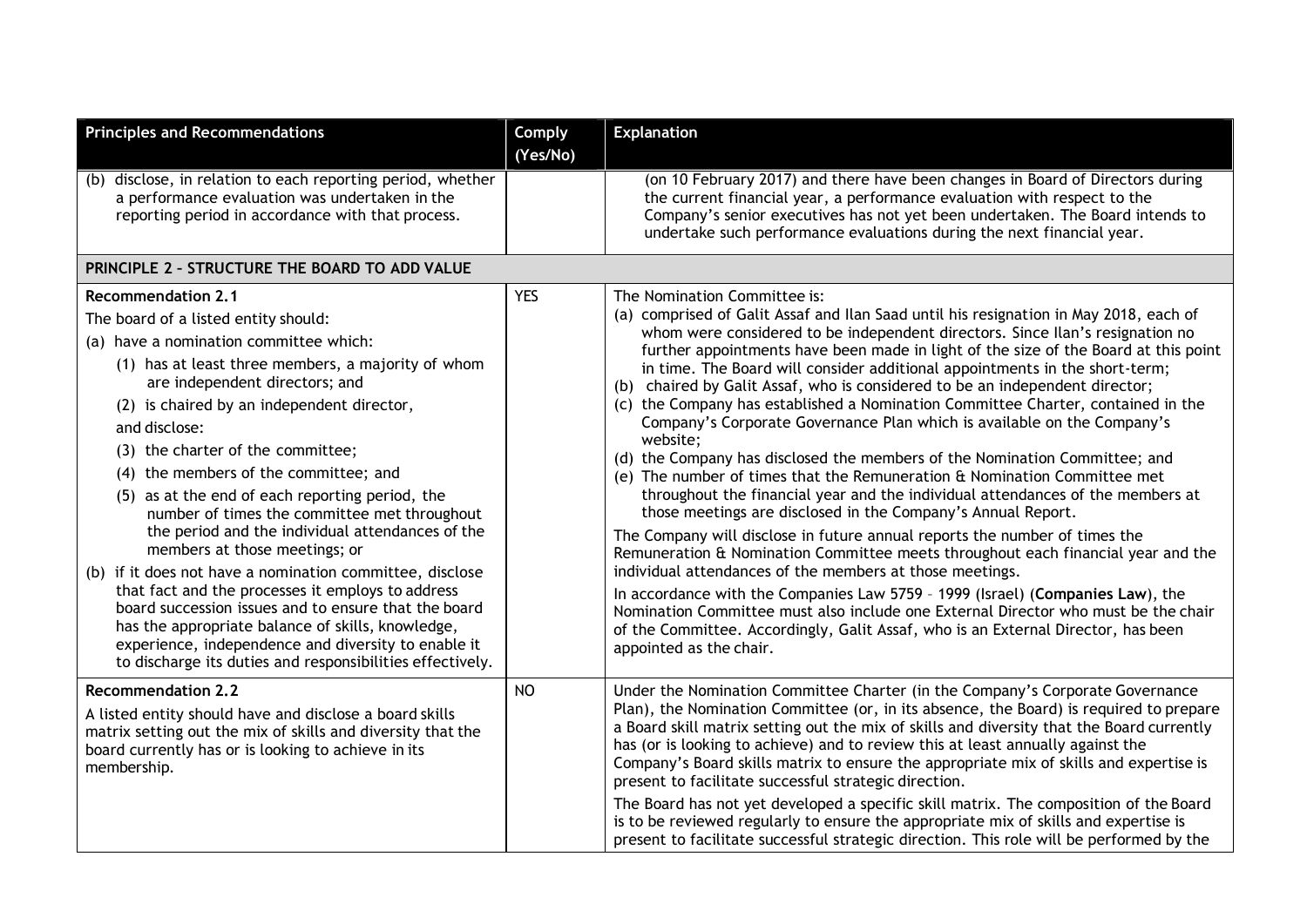| <b>Principles and Recommendations</b>                                                                                                                                                                                                                                                                                                                                                                                                                                                                                                                                         | <b>Comply</b><br>(Yes/No) | <b>Explanation</b>                                                                                                                                                                                                                                                                                                                                                                                                                                                                                                                                                                                                                                                                                                                                                                                                                                                                                                                                                                                                                                                                                                                                                                                                                                                                |
|-------------------------------------------------------------------------------------------------------------------------------------------------------------------------------------------------------------------------------------------------------------------------------------------------------------------------------------------------------------------------------------------------------------------------------------------------------------------------------------------------------------------------------------------------------------------------------|---------------------------|-----------------------------------------------------------------------------------------------------------------------------------------------------------------------------------------------------------------------------------------------------------------------------------------------------------------------------------------------------------------------------------------------------------------------------------------------------------------------------------------------------------------------------------------------------------------------------------------------------------------------------------------------------------------------------------------------------------------------------------------------------------------------------------------------------------------------------------------------------------------------------------------------------------------------------------------------------------------------------------------------------------------------------------------------------------------------------------------------------------------------------------------------------------------------------------------------------------------------------------------------------------------------------------|
|                                                                                                                                                                                                                                                                                                                                                                                                                                                                                                                                                                               |                           | Nomination Committee (or, in its absence, the Board). Once adopted, the Company<br>will disclose the Board skill matrix in, or in conjunction with, its Annual Reports.                                                                                                                                                                                                                                                                                                                                                                                                                                                                                                                                                                                                                                                                                                                                                                                                                                                                                                                                                                                                                                                                                                           |
| <b>Recommendation 2.3</b><br>A listed entity should disclose:<br>(a) the names of the directors considered by the board to<br>be independent directors;<br>(b) if a director has an interest, position, association or<br>relationship of the type described in Box 2.3 but the<br>board is of the opinion that it does not compromise<br>the independence of the director, the nature of the<br>interest, position, association or relationship in<br>question and an explanation of why the board is of<br>that opinion; and<br>(c) the length of service of each director. | <b>YES</b>                | (a) The Board Charter provides for the disclosure of the names of Directors considered<br>by the Board to be independent.<br>The Current Independent Directors of the Company are:<br>Pier Lewis;<br>Galit Assaf;<br>and<br>Amit Edri.<br>Benjamin Karasik is not considered to be independent due to his interest in the<br>securities of the Company.<br>(b) The Board Charter requires Directors to disclose their interest, positions,<br>associations and relationships and requires that the independence of Directors is<br>regularly assessed by the Board in light of the interests disclosed by Directors.<br>Details of the Directors interests, positions, associations and relationships have<br>been included in the 2018 Annual Report.<br>(c) The Board Charter requires the disclosure of the length of service of each Director.<br>The Directors in office at the Prospectus Date have served continuously since their<br>respective dates of appointment which are as follows:<br>Piers Lewis - appointed as a Director effective 30 November 2018.<br>Galit Assaf appointed as a Director effective 5 December 2016.<br>Benjamin Karasik appointed as a Director effective 9 February 2018.<br>Amit Edri appointed as a Director effective 30 November 2018. |
| <b>Recommendation 2.4</b><br>A majority of the board of a listed entity should be<br>independent directors.                                                                                                                                                                                                                                                                                                                                                                                                                                                                   | <b>YES</b>                | three of the Company's four Directors are considered to be independent. The<br>remaining three Directors are considered to be not independent.<br>As the Company grows, the Board will consider the appointment of an additional<br>independent Director.                                                                                                                                                                                                                                                                                                                                                                                                                                                                                                                                                                                                                                                                                                                                                                                                                                                                                                                                                                                                                         |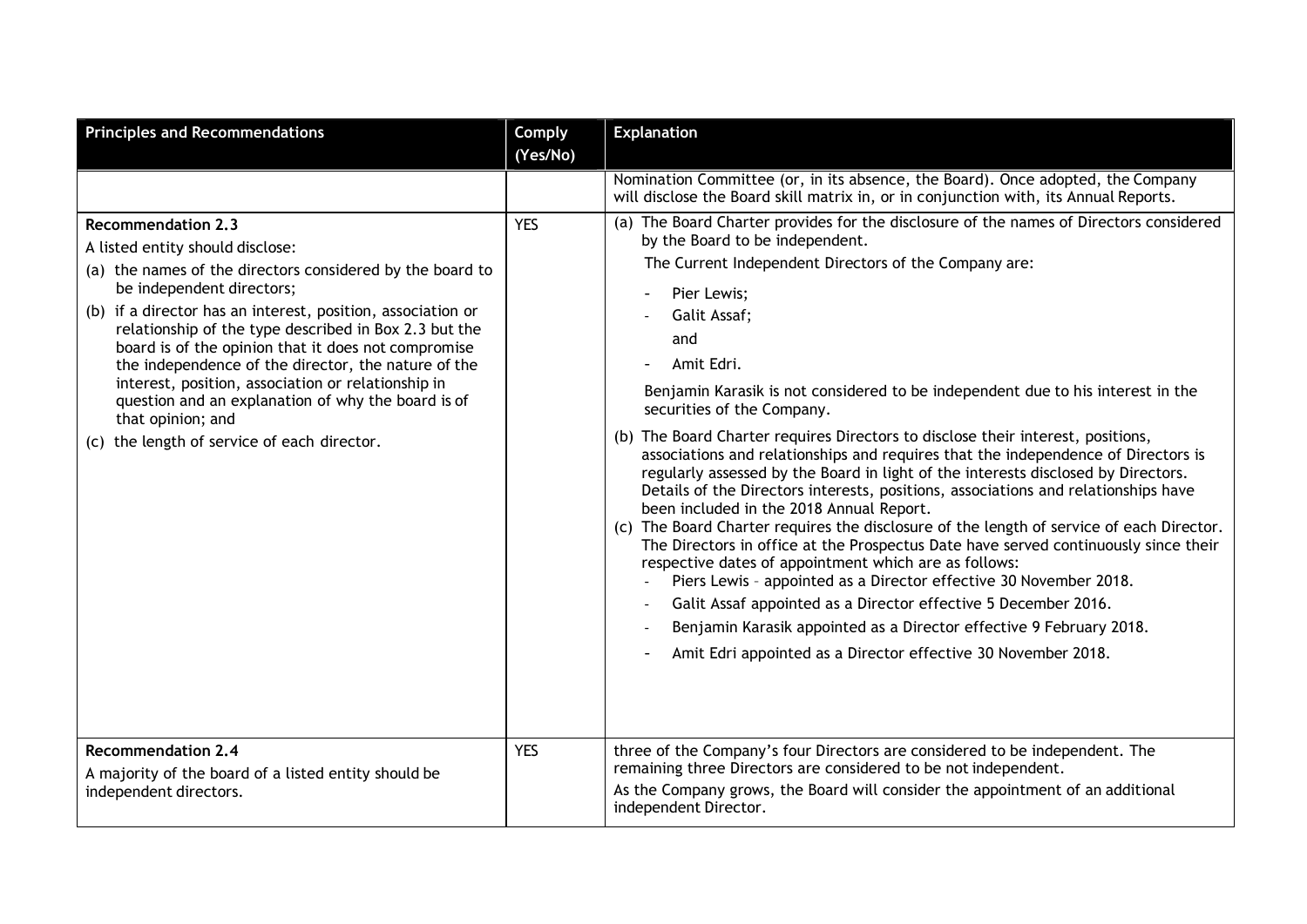| <b>Principles and Recommendations</b>                                                                                                                                                                                                                                                                                                                                                     | Comply<br>(Yes/No) | <b>Explanation</b>                                                                                                                                                                                                                                                                                                                                                                                                                                                                                                                                                                                                                                                                                                                                             |  |
|-------------------------------------------------------------------------------------------------------------------------------------------------------------------------------------------------------------------------------------------------------------------------------------------------------------------------------------------------------------------------------------------|--------------------|----------------------------------------------------------------------------------------------------------------------------------------------------------------------------------------------------------------------------------------------------------------------------------------------------------------------------------------------------------------------------------------------------------------------------------------------------------------------------------------------------------------------------------------------------------------------------------------------------------------------------------------------------------------------------------------------------------------------------------------------------------------|--|
| <b>Recommendation 2.5</b><br>The chair of the board of a listed entity should be an<br>independent director and, in particular, should not be the<br>same person as the CEO of the entity.                                                                                                                                                                                                | <b>YES</b>         | Piers Lewis is the Company's chair and is considered to be an independent director.                                                                                                                                                                                                                                                                                                                                                                                                                                                                                                                                                                                                                                                                            |  |
| <b>Recommendation 2.6</b><br>A listed entity should have a program for inducting new<br>directors and provide appropriate professional<br>development opportunities for directors to develop and<br>maintain the skills and knowledge needed to perform their<br>role as directors effectively.                                                                                           | <b>YES</b>         | In accordance with the Company's Board Charter, the Nominations Committee is<br>responsible for the approval and review of induction and continuing professional<br>development programs and procedures for Directors to ensure that they can<br>effectively discharge their responsibilities. The Company Secretary is responsible for<br>facilitating inductions and professional development.                                                                                                                                                                                                                                                                                                                                                               |  |
| PRINCIPLE 3 - ACT ETHICALLY AND RESPONSIBLY                                                                                                                                                                                                                                                                                                                                               |                    |                                                                                                                                                                                                                                                                                                                                                                                                                                                                                                                                                                                                                                                                                                                                                                |  |
| <b>Recommendation 3.1</b><br>A listed entity should:<br>(a) have a code of conduct for its directors, senior<br>executives and employees; and<br>(b) disclose that code or a summary of it.                                                                                                                                                                                               | <b>YES</b>         | (a) The Corporate Code of Conduct applies to the Company's Directors, senior<br>executives and employees.<br>(b) The Company's Corporate Code of Conduct is contained in its Corporate Governance<br>Plan which is available on the Company's website.                                                                                                                                                                                                                                                                                                                                                                                                                                                                                                         |  |
| PRINCIPLE 4 - SAFEGUARD INTEGRITY IN CORPORATE REPORTING                                                                                                                                                                                                                                                                                                                                  |                    |                                                                                                                                                                                                                                                                                                                                                                                                                                                                                                                                                                                                                                                                                                                                                                |  |
| <b>Recommendation 4.1</b><br>The board of a listed entity should:<br>(a) have an audit committee which:<br>(1) has at least three members, all of whom are non-<br>executive directors and a majority of whom are<br>independent directors; and<br>(2) is chaired by an independent director, who is not<br>the chair of the board,<br>and disclose:<br>(3) the charter of the committee; | <b>YES</b>         | The Audit and Risk Committee is:<br>(a) comprised of Galit Assaf and Benjamin Karasik, each of whom are considered to be<br>independent directors. The Board will continue additional appointments in the<br>short-term;<br>(b) chaired by Galit Assaf, who is considered to be an independent director;<br>(c) the Company has established an Audit and Risk Committee Charter, contained in<br>the Company's Corporate Governance Plan which is available on the Company's<br>website;<br>(d) the relevant qualifications and experience of the members of the Audit and Risk<br>Committee is disclosed in the 2018 Annual Report and subsequent ASX<br>announcements;<br>(e) the Audit and Risk Committee did not meet throughout the financial year as the |  |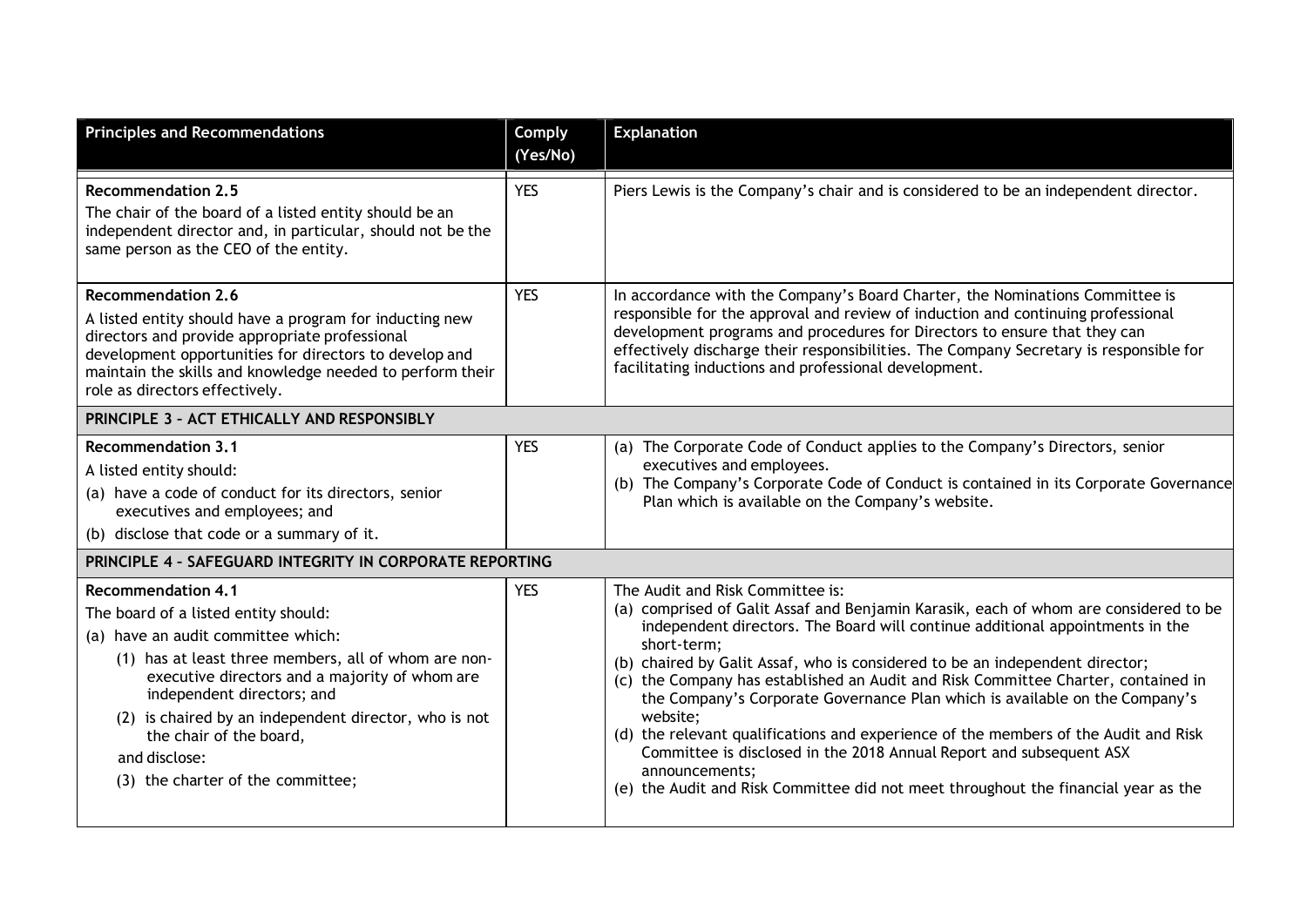| <b>Principles and Recommendations</b>                                                                                                                                                                                                                                                                                                                                                                                                                                                                                                                                                                                               | <b>Comply</b><br>(Yes/No) | <b>Explanation</b>                                                                                                                                                                                                                                                                                                                                                                                                                                                                                                                                                                                                                                                                                                                                                                                                                                        |
|-------------------------------------------------------------------------------------------------------------------------------------------------------------------------------------------------------------------------------------------------------------------------------------------------------------------------------------------------------------------------------------------------------------------------------------------------------------------------------------------------------------------------------------------------------------------------------------------------------------------------------------|---------------------------|-----------------------------------------------------------------------------------------------------------------------------------------------------------------------------------------------------------------------------------------------------------------------------------------------------------------------------------------------------------------------------------------------------------------------------------------------------------------------------------------------------------------------------------------------------------------------------------------------------------------------------------------------------------------------------------------------------------------------------------------------------------------------------------------------------------------------------------------------------------|
| (4) the relevant qualifications and experience of the<br>members of the committee; and<br>(5) in relation to each reporting period, the number<br>of times the committee met throughout the<br>period and the individual attendances of the<br>members at those meetings; or<br>(b) if it does not have an audit committee, disclose that<br>fact and the processes it employs that independently<br>verify and safeguard the integrity of its corporate<br>reporting, including the processes for the<br>appointment and removal of the external auditor and<br>the rotation of the audit engagement partner.                      |                           | Decisions of the Committee were made by the Board. The Audit and Risk<br>Committee intends to meet in 2019 in accordance with its Charter and the<br>Company's Corporate Governance Policies.<br>In accordance with the Companies Law, the Audit and Risk Committee must also<br>include all of the Company's External Directors, and one of the External Directors<br>must be the chair of the Committee.<br>Accordingly, Galit Assaf, who is an External Director, has been appointed as the chair.                                                                                                                                                                                                                                                                                                                                                     |
| <b>Recommendation 4.2</b><br>The board of a listed entity should, before it approves the<br>entity's financial statements for a financial period, receive<br>from its CEO and CFO a declaration that, in their opinion,<br>the financial records of the entity have been properly<br>maintained and that the financial statements comply with<br>the appropriate accounting standards and give a true and<br>fair view of the financial position and performance of the<br>entity and that the opinion has been formed on the basis<br>of a sound system of risk management and internal control<br>which is operating effectively. | <b>YES</b>                | The Company's Corporate Governance Plan states that a duty and responsibility of the<br>Board is to ensure that before the Board approves the entity's financial statements for<br>a financial period, the CEO and CFO have declared that in their opinion the financial<br>records of the entity have been properly maintained and that the financial statements<br>comply with the appropriate accounting standards and give a true and fair view of the<br>financial position and performance of the entity and that the opinion has been formed<br>on the basis of a sound system of risk management and internal control which is<br>operating effectively.<br>Under Company Law, the CFO and CEO declarations were not required, but the Board<br>approved the reports based on a recommendation from the chair of the Audit and Risk<br>Committee. |
| <b>Recommendation 4.3</b><br>A listed entity that has an AGM should ensure that its<br>external auditor attends its AGM and is available to<br>answer questions from security holders relevant to the<br>audit.                                                                                                                                                                                                                                                                                                                                                                                                                     | <b>NO</b>                 | Under Israeli law, the Company's external auditor is not required to attend its AGM.<br>On 13 February 2018, the Company held the 2018 AGM.                                                                                                                                                                                                                                                                                                                                                                                                                                                                                                                                                                                                                                                                                                               |
| PRINCIPLE 5 - MAKE TIMELY AND BALANCED DISCLOSURE                                                                                                                                                                                                                                                                                                                                                                                                                                                                                                                                                                                   |                           |                                                                                                                                                                                                                                                                                                                                                                                                                                                                                                                                                                                                                                                                                                                                                                                                                                                           |
| <b>Recommendation 5.1</b><br>A listed entity should:<br>(a) have a written policy for complying with its                                                                                                                                                                                                                                                                                                                                                                                                                                                                                                                            | <b>YES</b>                | (a) The Company has adopted a Continuous Disclosure Policy which is set out within<br>the Company's Corporate Governance Plan and details the Company's disclosure<br>requirements as required by the Listing Rules and other relevant legislation.                                                                                                                                                                                                                                                                                                                                                                                                                                                                                                                                                                                                       |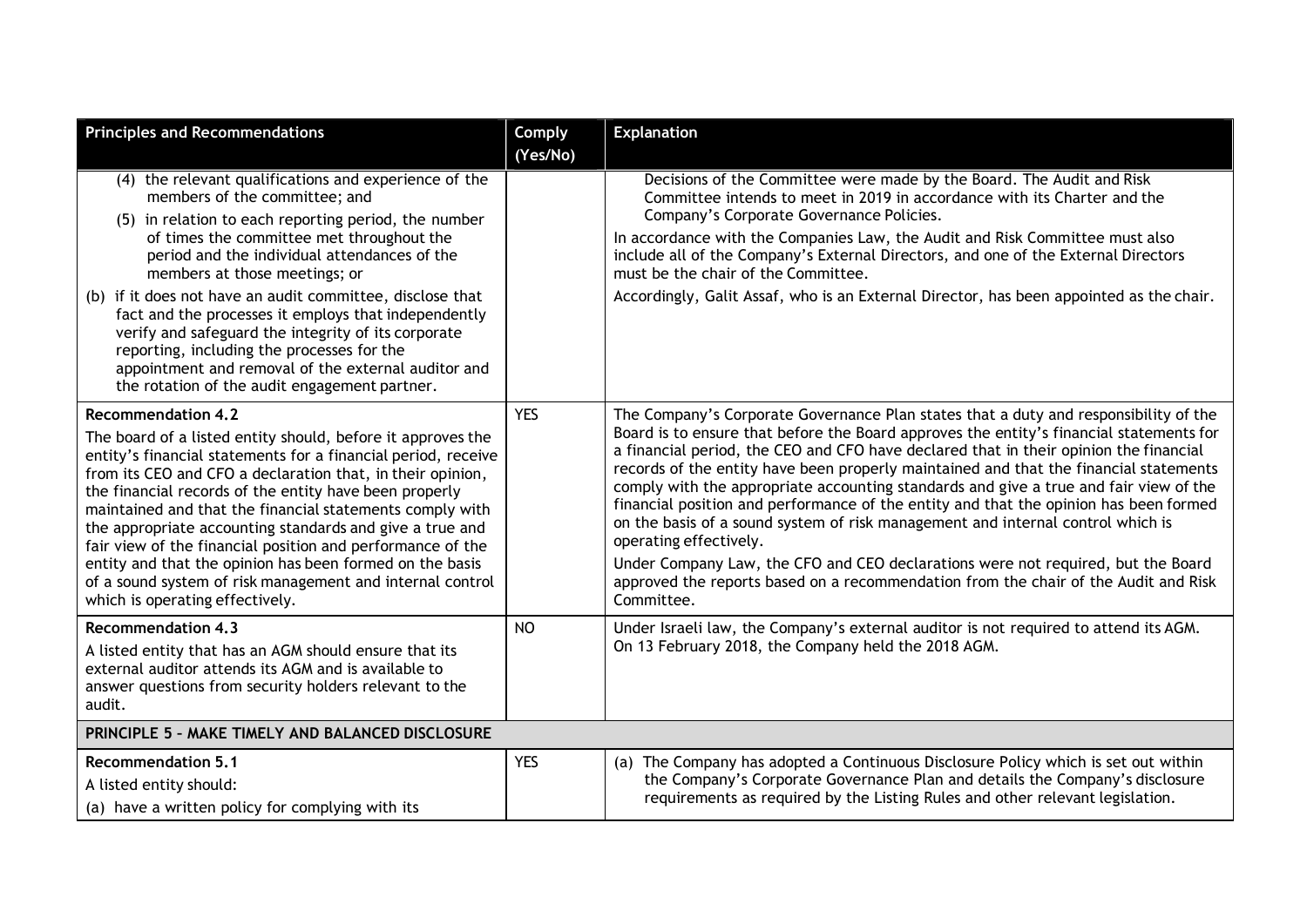| <b>Principles and Recommendations</b>                                                                                                                                                                       | <b>Comply</b><br>(Yes/No) | <b>Explanation</b>                                                                                                                                                                                                                                                                                                                                                                                                                                                                                                                                                                                                                            |
|-------------------------------------------------------------------------------------------------------------------------------------------------------------------------------------------------------------|---------------------------|-----------------------------------------------------------------------------------------------------------------------------------------------------------------------------------------------------------------------------------------------------------------------------------------------------------------------------------------------------------------------------------------------------------------------------------------------------------------------------------------------------------------------------------------------------------------------------------------------------------------------------------------------|
| continuous disclosure obligations under the Listing<br>Rules; and                                                                                                                                           |                           | (b) The Corporate Governance Plan is available on the Company's website.                                                                                                                                                                                                                                                                                                                                                                                                                                                                                                                                                                      |
| (b) disclose that policy or a summary of it.                                                                                                                                                                |                           |                                                                                                                                                                                                                                                                                                                                                                                                                                                                                                                                                                                                                                               |
| PRINCIPLE 6 - RESPECT THE RIGHTS OF SECURITY HOLDERS                                                                                                                                                        |                           |                                                                                                                                                                                                                                                                                                                                                                                                                                                                                                                                                                                                                                               |
| <b>Recommendation 6.1</b><br>A listed entity should provide information about itself and<br>its governance to investors via its website.                                                                    | <b>YES</b>                | Information about the Company and its governance is available in the Corporate<br>Governance Plan which is available on the Company's website.                                                                                                                                                                                                                                                                                                                                                                                                                                                                                                |
| <b>Recommendation 6.2</b><br>A listed entity should design and implement an investor<br>relations program to facilitate effective two-way<br>communication with investors.                                  | <b>YES</b>                | The Company has adopted a Shareholder Communications Strategy which aims to<br>promote and facilitate effective two-way communication with investors. The Strategy<br>outlines a range of ways in which information is communicated to Shareholders. The<br>Strategy is contained in the Company's Corporate Governance Plan which is available<br>on the Company's website.                                                                                                                                                                                                                                                                  |
| <b>Recommendation 6.3</b><br>A listed entity should disclose the policies and processes it<br>has in place to facilitate and encourage participation at<br>meetings of security holders.                    | <b>YES</b>                | As per the Company's Shareholder Communications Strategy, Shareholders will be<br>encouraged to participate at all EGMs and AGMs of the Company. Upon the despatch<br>of any notice of meeting to Shareholders, the Company Secretary shall send out<br>material with that notice of meeting stating that all Shareholders are encouraged to<br>participate at the meeting.<br>CDI holders are also encouraged to attend the Meeting, however cannot vote in person<br>and must direct CHESS Depository Nominees how to vote in advance of the meeting.<br>This process occurred in respect of the Company's AGM and EGM held on 13 Feb 2019. |
| <b>Recommendation 6.4</b><br>A listed entity should give security holders the option to<br>receive communications from, and send communications<br>to, the entity and its security registry electronically. | <b>YES</b>                | The Shareholder Communication Strategy provides that security holders can register<br>with the Company to receive email notifications when an announcement is made by<br>the Company to the ASX, including the release of the Annual Report, half yearly<br>reports and quarterly reports. Links are made available to the Company's website on<br>which all information provided to the ASX is immediately posted. Shareholders queries<br>should be referred to the Company Secretary at first instance.                                                                                                                                    |
| PRINCIPLE 7 - RECOGNISE AND MANAGE RISK                                                                                                                                                                     |                           |                                                                                                                                                                                                                                                                                                                                                                                                                                                                                                                                                                                                                                               |
| <b>Recommendation 7.1</b><br>The board of a listed entity should:<br>(a) have a committee or committees to oversee risk, each                                                                               | <b>YES</b>                | The risk committee is combined with the audit committee, and is subject to the same<br>Charter. Please refer to Recommendation 4.1 for further detail.                                                                                                                                                                                                                                                                                                                                                                                                                                                                                        |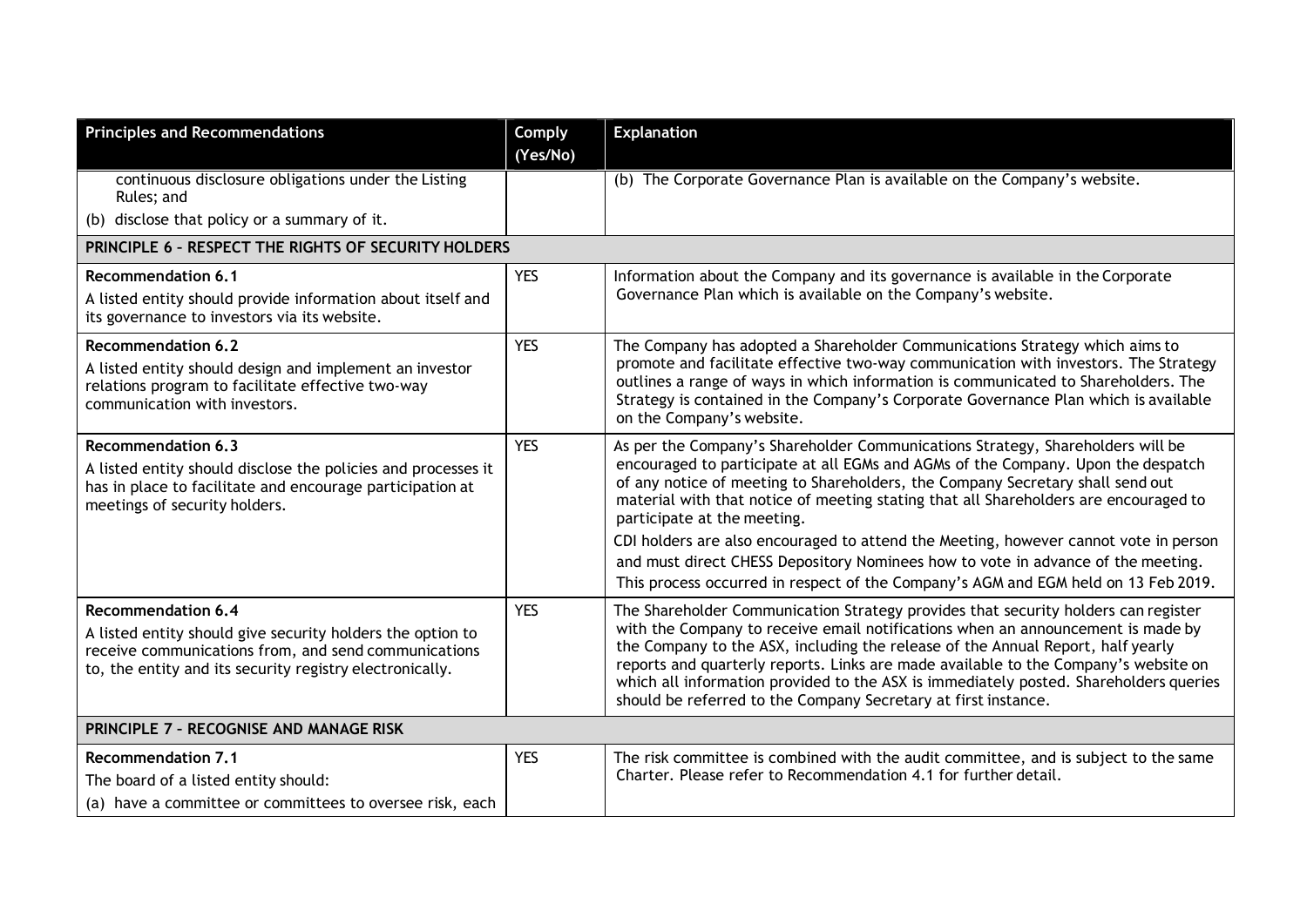| <b>Principles and Recommendations</b>                                                                                                                                                                                                                                                                                                                                                                                                                                                                                                                                                                                                    | Comply<br>(Yes/No) | <b>Explanation</b>                                                                                                                                                                                                                                                                                                                                                                                                                                                                                                                                                                                                                                                                                                                                                                                                                                    |
|------------------------------------------------------------------------------------------------------------------------------------------------------------------------------------------------------------------------------------------------------------------------------------------------------------------------------------------------------------------------------------------------------------------------------------------------------------------------------------------------------------------------------------------------------------------------------------------------------------------------------------------|--------------------|-------------------------------------------------------------------------------------------------------------------------------------------------------------------------------------------------------------------------------------------------------------------------------------------------------------------------------------------------------------------------------------------------------------------------------------------------------------------------------------------------------------------------------------------------------------------------------------------------------------------------------------------------------------------------------------------------------------------------------------------------------------------------------------------------------------------------------------------------------|
| of which:<br>(1) has at least three members, a majority of whom<br>are independent directors; and<br>(2) is chaired by an independent director,<br>and disclose:<br>(3) the charter of the committee;<br>(4) the members of the committee; and<br>(5) as at the end of each reporting period, the<br>number of times the committee met throughout<br>the period and the individual attendances of the<br>members at those meetings; or<br>(b) if it does not have a risk committee or committees<br>that satisfy (a) above, disclose that fact and the<br>processes it employs for overseeing the entity's risk<br>management framework. |                    |                                                                                                                                                                                                                                                                                                                                                                                                                                                                                                                                                                                                                                                                                                                                                                                                                                                       |
| <b>Recommendation 7.2</b><br>The board or a committee of the board should:<br>(a) review the entity's risk management framework at<br>least annually to satisfy itself that it continues to be<br>sound; and<br>(b) disclose, in relation to each reporting period, whether<br>such a review has taken place.                                                                                                                                                                                                                                                                                                                            | <b>YES</b>         | (a) The Company's process for risk management and internal compliance includes a<br>requirement on the Board to identify and measure risk, monitor the environment for<br>emerging factors and trends that affect these risks, formulate risk management<br>strategies and monitor the performance of risk management systems. The Company<br>has adopted a Risk Management Policy which is contained within the Company's<br>Corporate Governance Plan and details the Company's disclosure requirements with<br>respect to the risk management review procedure and internal compliance and<br>controls.<br>(b) A review of the Company's risk management framework and risk register was<br>undertaken during the 2016 financial year as part of the Company's IPO process. A<br>risk review will be undertaken during the current financial year. |
| <b>Recommendation 7.3</b><br>A listed entity should disclose:<br>(a) if it has an internal audit function, how the function is<br>structured and what role it performs; or<br>(b) if it does not have an internal audit function, that<br>fact and the processes it employs for evaluating and<br>continually improving the effectiveness of its risk                                                                                                                                                                                                                                                                                    | <b>YES</b>         | Due to the magnitude of the Company's operations, the Company does not currently<br>have an internal audit function.<br>The Audit and Risk Committee Charter of the Company's Corporate Governance Plan<br>provides for a future internal audit function of the Company. The Charter outlines the<br>monitoring, review and assessment of a range of internal audit functions and<br>procedures.                                                                                                                                                                                                                                                                                                                                                                                                                                                      |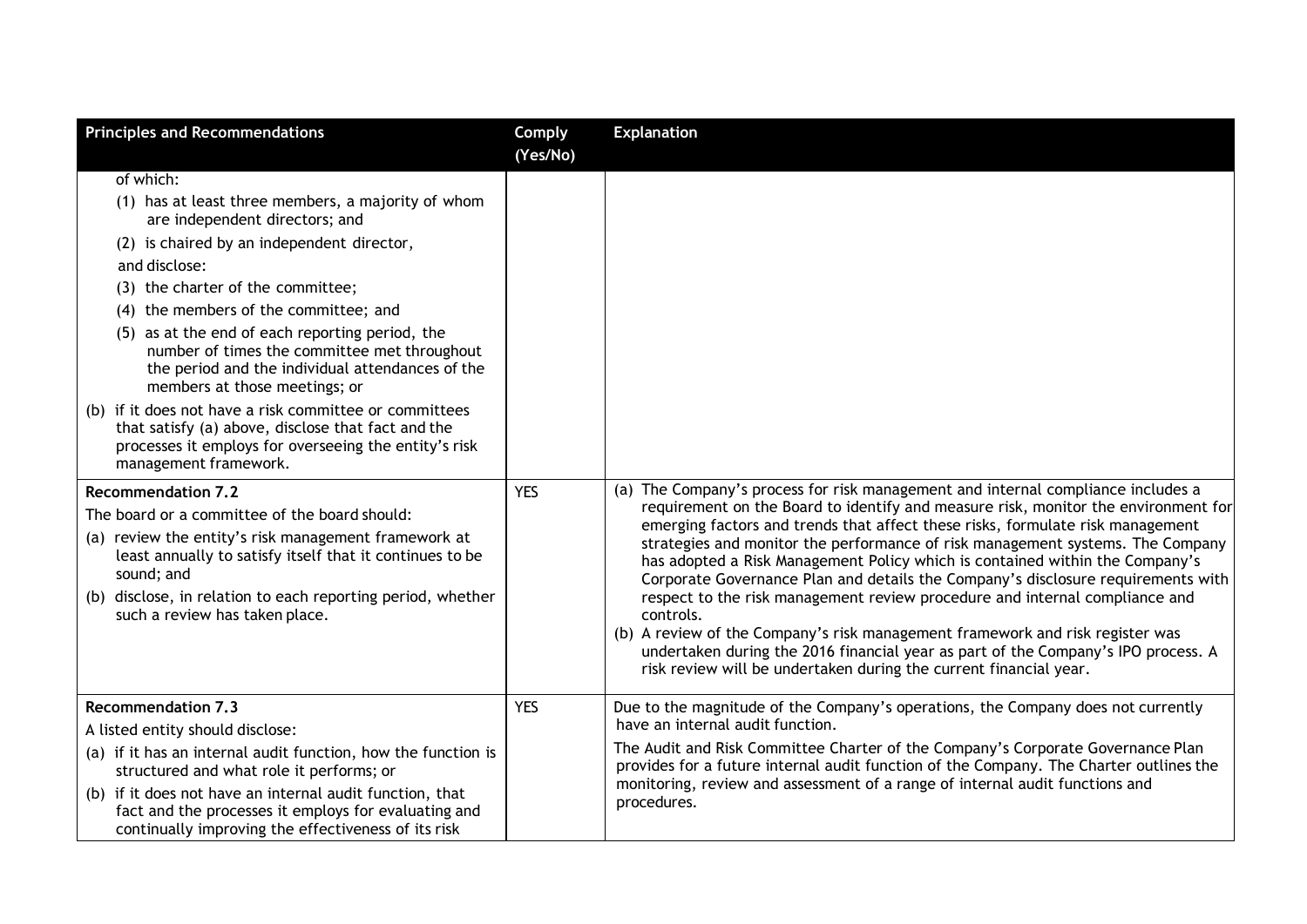| <b>Principles and Recommendations</b>                                                                                                                                                                                                                                                                                                                                                                                                                                                                                                                                                           | Comply<br>(Yes/No) | <b>Explanation</b>                                                                                                                                                                                                                                                                                                                                                                                                                                                                                                                                                                                                                                                                                                                                                                                                                                                                                                                                                                                                                                                                                                                                                                                                                                                |
|-------------------------------------------------------------------------------------------------------------------------------------------------------------------------------------------------------------------------------------------------------------------------------------------------------------------------------------------------------------------------------------------------------------------------------------------------------------------------------------------------------------------------------------------------------------------------------------------------|--------------------|-------------------------------------------------------------------------------------------------------------------------------------------------------------------------------------------------------------------------------------------------------------------------------------------------------------------------------------------------------------------------------------------------------------------------------------------------------------------------------------------------------------------------------------------------------------------------------------------------------------------------------------------------------------------------------------------------------------------------------------------------------------------------------------------------------------------------------------------------------------------------------------------------------------------------------------------------------------------------------------------------------------------------------------------------------------------------------------------------------------------------------------------------------------------------------------------------------------------------------------------------------------------|
| management and internal control processes.                                                                                                                                                                                                                                                                                                                                                                                                                                                                                                                                                      |                    |                                                                                                                                                                                                                                                                                                                                                                                                                                                                                                                                                                                                                                                                                                                                                                                                                                                                                                                                                                                                                                                                                                                                                                                                                                                                   |
| <b>Recommendation 7.4</b><br>A listed entity should disclose whether it has any material<br>exposure to economic, environmental and social<br>sustainability risks and, if it does, how it manages or<br>intends to manage those risks.                                                                                                                                                                                                                                                                                                                                                         | <b>YES</b>         | The Company's Risk Management Policy details the Company's risk management<br>systems which assist in identifying and managing potential or apparent business,<br>economic, environmental and social sustainability risks (if appropriate). Review of the<br>Company's risk management framework is conducted at least annually, and reports<br>are continually created by management on the efficiency and effectiveness of the<br>Company's risk management framework and associated internal compliance and<br>control procedures.                                                                                                                                                                                                                                                                                                                                                                                                                                                                                                                                                                                                                                                                                                                             |
|                                                                                                                                                                                                                                                                                                                                                                                                                                                                                                                                                                                                 |                    | During the reporting period, the Board determined that it did not have any material<br>exposure to economic, environmental and social sustainability risks. The Board does<br>note however that the Company is subject to general economic risks, and economic<br>risks associated with the Company's proposed products seeking to develop new<br>markets. In addition, there are inherent risks associated with the Company's research<br>and development facilities and team being located in Israel, due to the political and<br>military instability, obligations of Israeli citizens to perform military service, and the<br>potential for other countries to impose boycotts over Israeli produced products and<br>companies.                                                                                                                                                                                                                                                                                                                                                                                                                                                                                                                               |
| PRINCIPLE 8 - REMUNERATE FAIRLY AND RESPONSIBLY                                                                                                                                                                                                                                                                                                                                                                                                                                                                                                                                                 |                    |                                                                                                                                                                                                                                                                                                                                                                                                                                                                                                                                                                                                                                                                                                                                                                                                                                                                                                                                                                                                                                                                                                                                                                                                                                                                   |
| <b>Recommendation 8.1</b><br>The board of a listed entity should:<br>(a) have a remuneration committee which:<br>(1) has at least three members, a majority of whom<br>are independent directors; and<br>(2) is chaired by an independent director,<br>and disclose:<br>(3) the charter of the committee;<br>(4) the members of the committee; and<br>(5) as at the end of each reporting period, the<br>number of times the committee met throughout<br>the period and the individual attendances of the<br>members at those meetings; or<br>(b) if it does not have a remuneration committee, | <b>YES</b>         | The Remuneration Committee is:<br>(a) comprised of Ilan Saad and Galit Assaf, until Ilan's resignation in May 2018. No<br>further appointments have been made to the committee since Ilan's resignation.<br>The Board will continue to consider additional appointments in the short-term;<br>(b) chaired by Galit Assaf, who is considered to be an independent director;<br>(c) the Company has established a Remuneration Committee Charter, contained in<br>the Company's Corporate Governance Plan which is available on the Company's<br>website;<br>(d) the Company has disclosed the members of the Remuneration Committee; and<br>(e) The Remuneration Committee did not meet throughout the financial year as the<br>Company was in a transitional phase. The Remuneration Committee intends to<br>meet in 2018 in accordance with its Charter and the Company Corporate<br>Governance Policies. This has not been disclosed in the 2017 Annual Report<br>In accordance with the Companies Law, the Remuneration Committee must include all<br>of the Company's External Directors, and one of the External Directors must be the<br>chair of the Committee. Accordingly, Galit Assaf, who is an External Director, has been<br>appointed as the chair. |